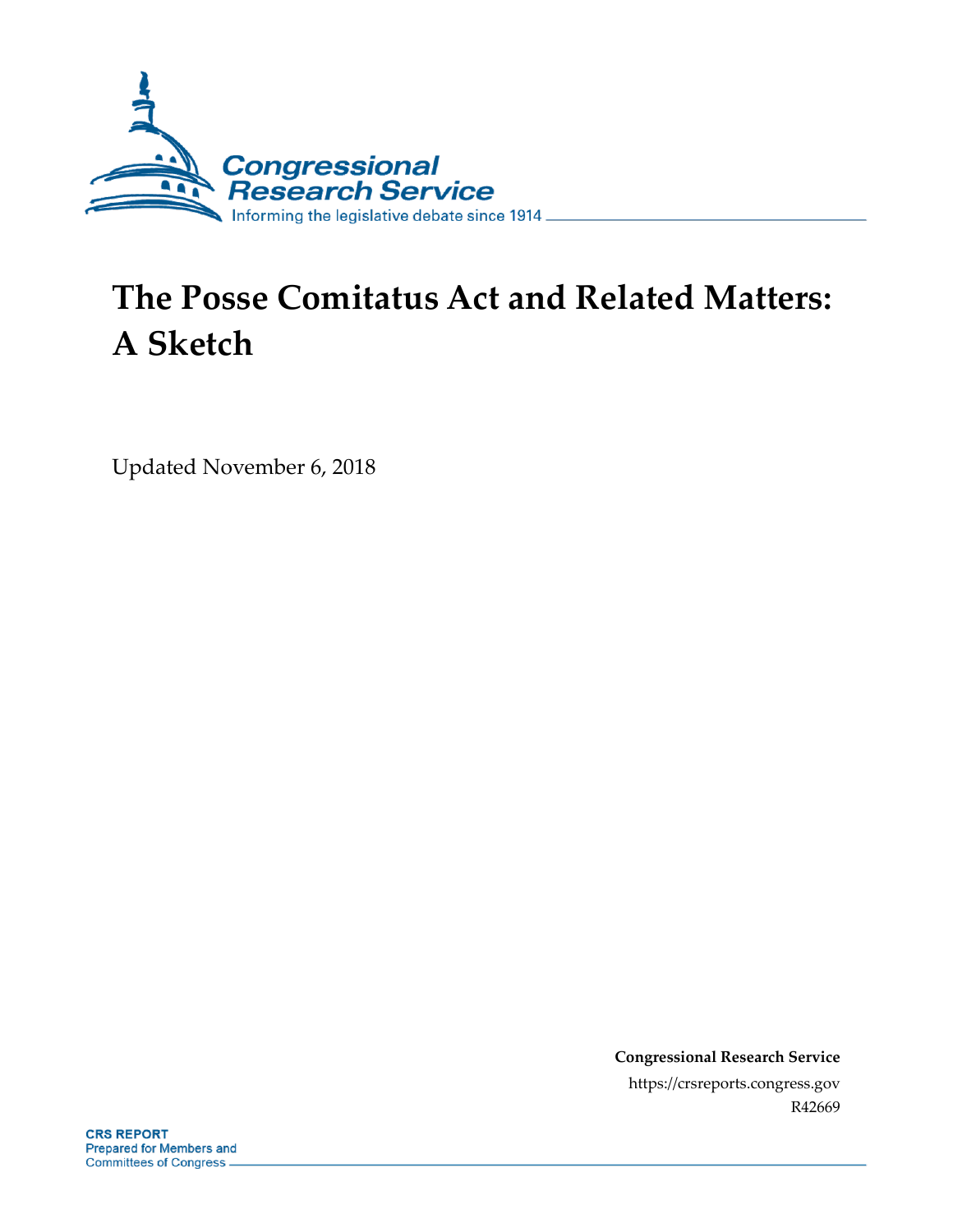

# **The Posse Comitatus Act and Related Matters: A Sketch**

The Posse Comitatus Act states that "Whoever, except in cases and under circumstances expressly authorized by the Constitution or Act of Congress, willfully uses any part of the Army or the Air Force as a posse comitatus or otherwise to execute the laws shall be fined under this title or imprisoned not more than two years, or both." 18 U.S.C. § 1385. It reflects an American tradition that bridles at military involvement in civilian affairs. Congress, however, has approved

a number of instances where extraordinary circumstances warrant a departure from the general rule, particularly in cases where the armed forces provide civilian assistance without becoming directly involved in civilian law enforcement. However, a number of statutes, including the Insurrection Act, permit the military directly to execute federal law or provide assistance to states in the throes of insurrection where state officials are unable to execute the law.

Three tests have developed to determine when the Posse Comitatus Act is violated. Courts examine whether: (1) civilian law enforcement officials made a direct active use of military investigators to execute the law; (2) the use of the military pervaded the activities of the civilian officials; or (3) the military was used so as to subject citizens to the exercise of military power which was regulatory, prescriptive, or compulsory in nature. The Act has apparently been used for only a couple of prosecutions, and it is more frequently invoked collaterally as a usually unsuccessful means to avoid jurisdiction or exclude evidence acquired with the assistance of the military. Less frequently, plaintiffs have sought relief in the form of civil damages for an alleged violation.

The Posse Comitatus Act does not apply where the Constitution expressly authorizes the use of the armed forces to execute the laws in such a role. Although the Constitution does not seem to provide such an express exception, military doctrine permits military commanders to exercise emergency authority and to take action to protect federal property.

Although the Posse Comitatus Act applies on its terms only to the Army and Air Force, Department of Defense regulations governing military assistance to civil authorities limit the roles of all of the armed services, including civilian personnel, to prevent their direct involvement in law enforcement activities. The National Guard is covered by the act only when acting in federal service.

The most significant impact of the Posse Comitatus Act is attributable to compliance by the armed forces. As administrative adoption of the act for the Navy and Marines demonstrates, the military has a long-standing practice of avoiding involvement in civilian affairs which it believes are contrary to the Act.

This is an abridged version of CRS Report R42659, *The Posse Comitatus Act and Related Matters: The Use of the Military to Execute Civilian Law*, in which the authorities for the statements made here may be found.

#### **SUMMARY**

#### R42669

November 6, 2018

**Jennifer K. Elsea** Legislative Attorney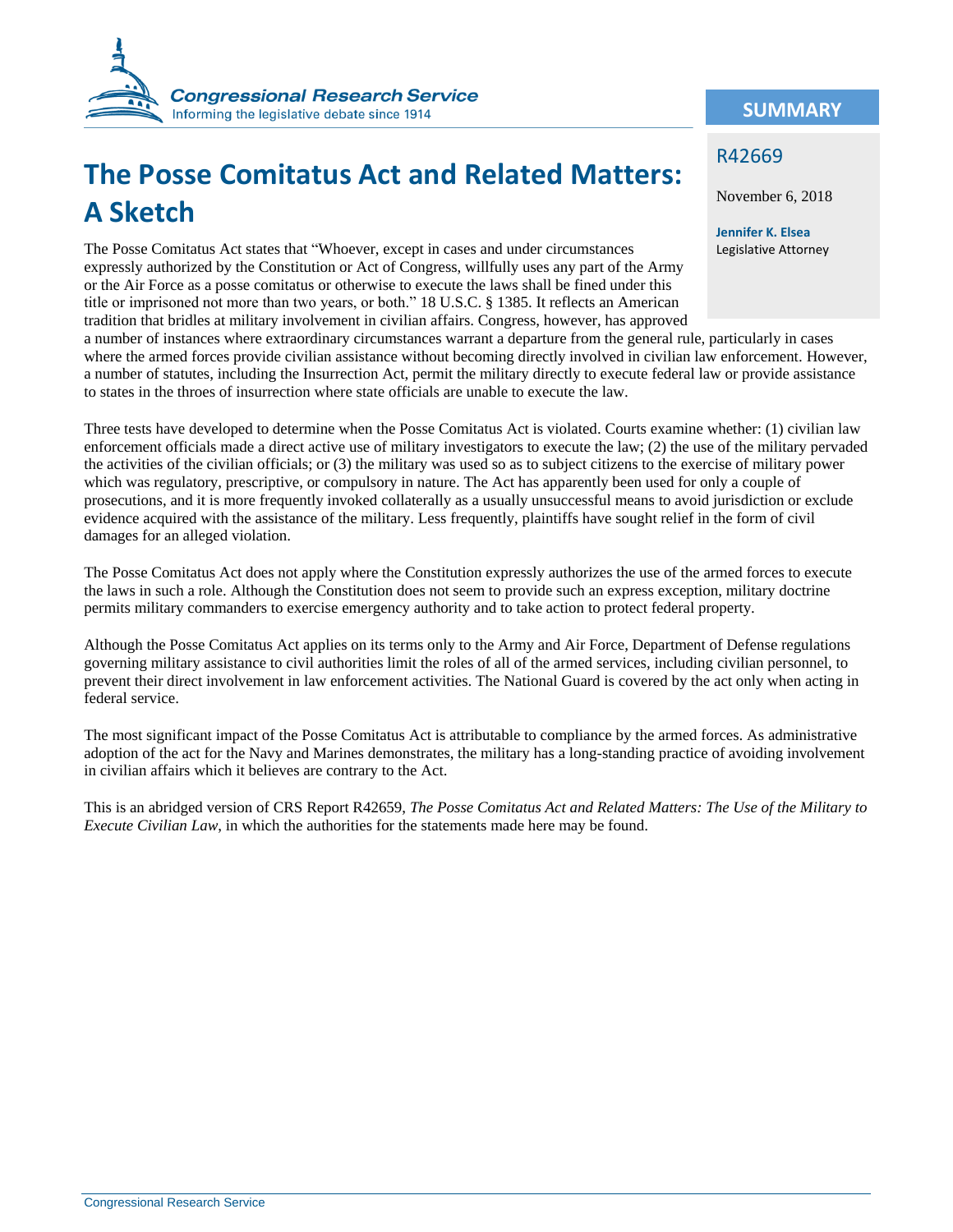### Contents

### Contacts

|--|--|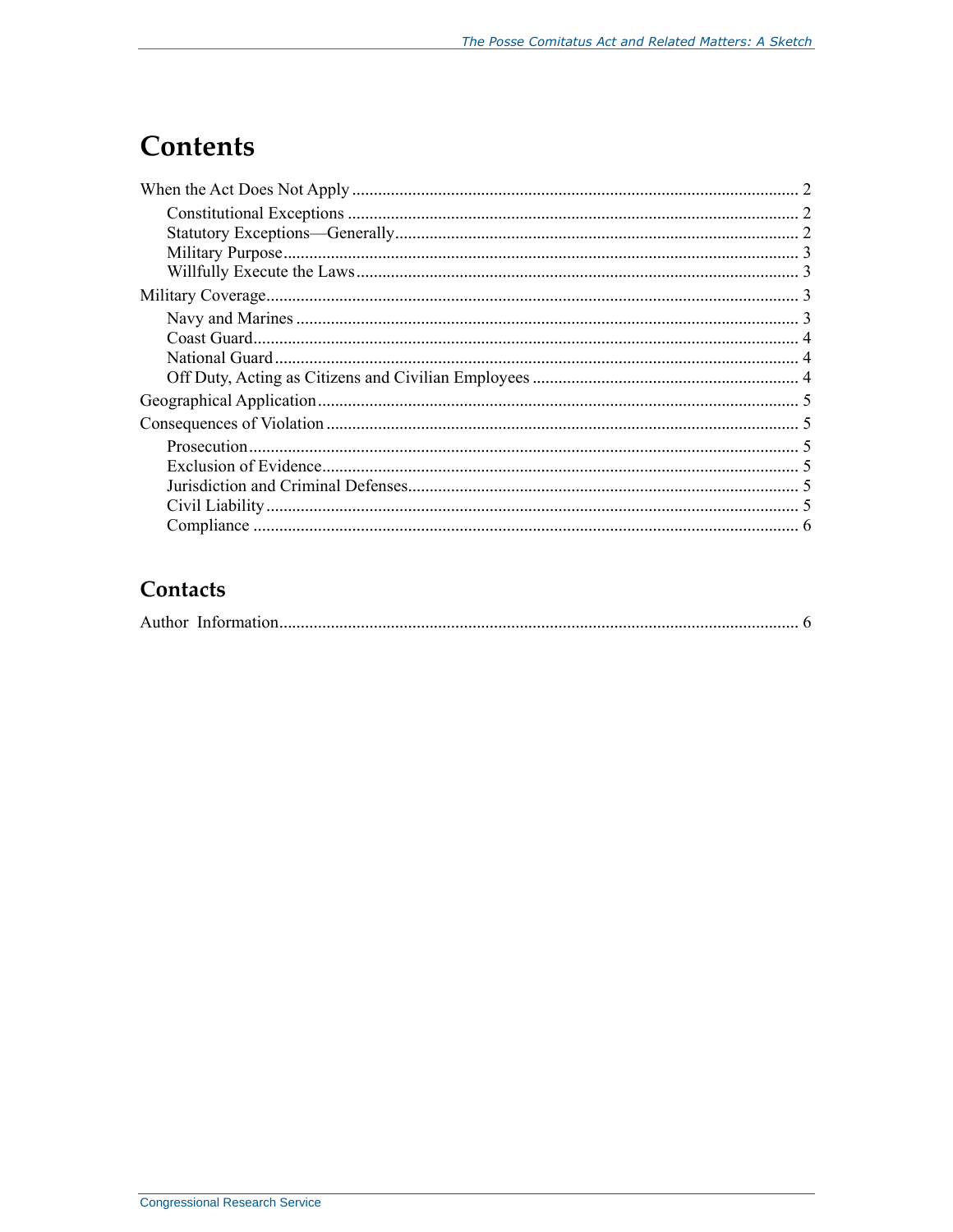he Posse Comitatus Act, enacted in 1878 and now codified at 18 U.S.C. § 1385, is perhaps the most tangible expression of an American tradition, born in England and developed in the early years of our nation, that rebels against military involvement in civilian affairs. The Posse Comitatus Act, enacted in 1878 and now codified at 18 U.S.C. § 1385, is perhaps the most tangible expression of an American tradition, born in England and developed in the early years of our nation, that rebels a had "kept among us, in times of peace, Standing Armies without the consent of our legislatures," had "affected to render the Military independent of and superior to the civil power." The Articles of Confederation addressed the threat of military intrusion into civilian affairs by demanding that the armed forces assembled during peacetime be no more numerous than absolutely necessary for the common defense, and by entrusting control to civil authorities within the states. The Constitution continued the theme. It provided that a civilian, the President, should be the Commander in Chief of the Army and Navy of the United States and that civilian authorities, the Congress, should be solely empowered to raise and support Armies, provide and maintain a Navy, and make rules for their government and regulation. The Bill of Rights limited the quartering of troops in private homes, U.S. Const. Amend. III, and noted that "a well-regulated Militia, being necessary to the security of a free State, the right of the people to keep and bear Arms, shall not be infringed," U.S. Const. Amend. II. The Constitution, on the other hand, explicitly permitted the Congress to provide for calling out the militia to execute the laws, suppress insurrection, and repel invasion, U.S. Const. Art. I, § 8, cl.16.

Soon after Congress was first assembled under the Constitution, it authorized the President to call out the militia, initially to protect the frontier against "hostile incursions of the Indians," and subsequently in cases of invasion, insurrection, or obstruction of the laws, in aid of a state government or where federal law met resistance. These authorities were used to put down the "Whiskey Rebellion" and other armed resistance to the revenue laws, labor strikes and race riots, and bands of desperados in the territories. Congress in some cases specifically authorized the use of the armed forces to execute civilian laws in cases that did not amount to insurrection, including enforcement of embargoes and the neutrality laws.

The President's authority to call upon the state militia to aid in putting down insurrections is reminiscent of the authority enjoyed by the sheriff at common law to call upon the posse comitatus. In the beginning, the two were comparable but unrelated. Even though Congress empowered the President to call out the militia to overcome obstructions to law enforcement, it continued to vest the federal equivalent of the sheriff, the federal marshal, with the power to call forth the posse comitatus in performance of his duties. In addition, Congress sometimes authorized recourse to the posse comitatus for the enforcement of particular statutes. Under the Fugitive Slave Act, for instance, owners whose slaves had escaped to another state were entitled to an arrest warrant for the slaves and to have the warrant executed by federal marshals. The marshals in turn might "summon and call to their aid the bystanders, or *posse comitatus* of the proper county ... [and] all good citizens [were] commanded to aid and assist in the prompt and efficient execution of this law, whenever their services may be required, as aforesaid, for that purpose," 9 Stat. 462, 463 (1850). Attorney General Caleb Cushing declared that the "bystanders" contemplated by the Fugitive Slave Act might include members of a state militia even when not in federal service, and they did encompass members of the armed forces by virtue of their duties as citizens as part of the posse comitatus.

Following the Civil War, the use of federal troops to execute the laws, particularly in the states that had been part of the Confederacy, continued even after all other political restrictions had been lifted. In response, Congress passed the Posse Comitatus Act as part of an Army appropriations bill in 1878. With the exception of a reference to the Air Force, it has remained essentially unchanged ever since, although Congress has authorized a substantial number of exceptions and has buttressed the act with an additional proscription against use of the armed forces to make arrests or conduct searches and seizures. While the terrorist attacks of September 11, 2001 led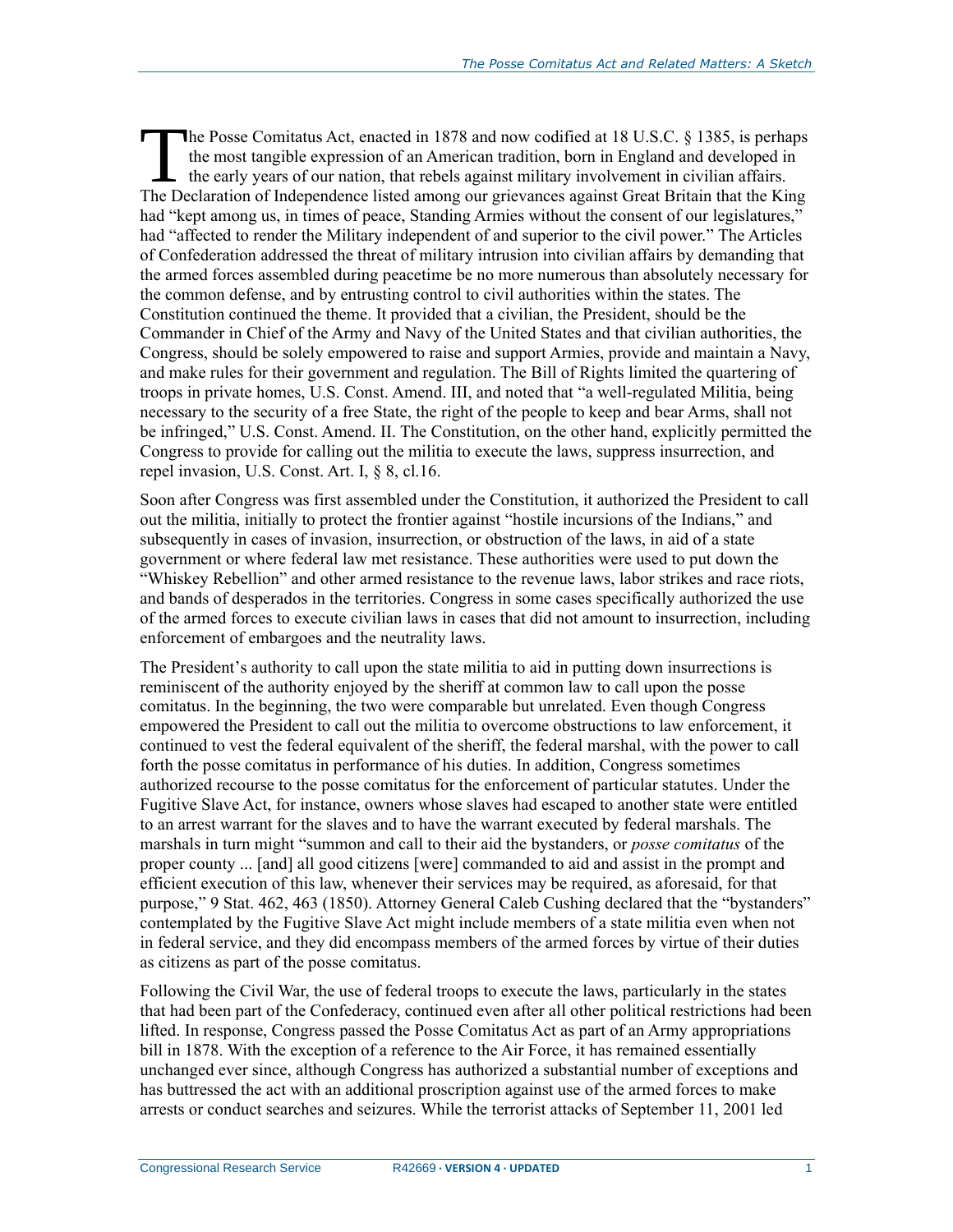some to call for a reexamination of the role of the military in domestic law enforcement, Congress, in establishing the Department of Homeland Security, expressed its sense reaffirming the continued importance and applicability of the Posse Comitatus Act. 6 U.S.C. § 466.

### <span id="page-4-0"></span>**When the Act Does Not Apply**

#### <span id="page-4-1"></span>**Constitutional Exceptions**

The Posse Comitatus Act does not apply "in cases and under circumstances expressly authorized by the Constitution," 18 U.S.C. § 1385. It has been observed that the Constitution contains no provision expressly authorizing the use of the military to execute the law, that the exception was included as part of a face-saving compromise, and that consequently it should be ignored. The older commentaries suggest that the word "expressly" must be ignored, for otherwise in their view the Posse Comitatus Act is a constitutionally impermissible effort to limit the powers of the President. The regulations covering the use of the armed forces during civil disturbances do not go quite that far, but they do assert two constitutionally based exceptions—sudden emergencies and protection of federal property. The question of whether the constitutional exception includes instances where the President is acting under implied or inherent constitutional powers is one the courts have yet to answer.

#### <span id="page-4-2"></span>**Statutory Exceptions—Generally**

The Posse Comitatus Act does not apply where Congress has expressly authorized use of the military to execute the law. Congress has done so in three ways: (1) by giving a branch of the armed forces civilian law enforcement authority; (2) by establishing general rules for certain types of assistance; and (3) by addressing individual cases and circumstances with more narrowly crafted legislation. Thus it has vested the Coast Guard, a branch of the armed forces, with broad law enforcement responsibilities. Second, over the years it has passed a fairly extensive array of particularized statutes, like those permitting the President to call out the armed forces in times of insurrection and domestic violence, 10 U.S.C. §§ 251-255. Finally, it has enacted general legislation authorizing the armed forces to share information and equipment with civilian law enforcement agencies, 10 U.S.C. §§ 271-284.

These last general statutes were crafted to resolve questions raised by the so-called Wounded Knee cases (see below). The legislation contains both explicit grants of authority and restrictions on the use of that authority for military assistance to the police—federal, state and local particularly in the form of information and equipment, 10 U.S.C. §§ 271-284. Section 271 specifically authorizes the armed forces to share information acquired during military operations and in fact encourages the armed forces to plan their activities with an eye to the production of incidental civilian benefits. The section allows the use of military undercover agents and the collection of intelligence concerning civilian activities only where there is a nexus to an underlying military purpose. Under §§ 272 through 274, military equipment and facilities may be made available to civilian authorities; members of the armed forces may train civilian police on the operation and maintenance of equipment and may provide them with expert advice; and military personnel may be employed to maintain and operate the equipment supplied.

The authority granted in §§ 271-284 is subject to three general caveats. It may not be used in any way that could undermine the military capability of the United States; the civilian beneficiaries of military aid must pay for the assistance; and, under § 275, the Secretary of Defense must issue regulations to ensure that the authority of §§ 271 to 284 does not result in use of the armed forces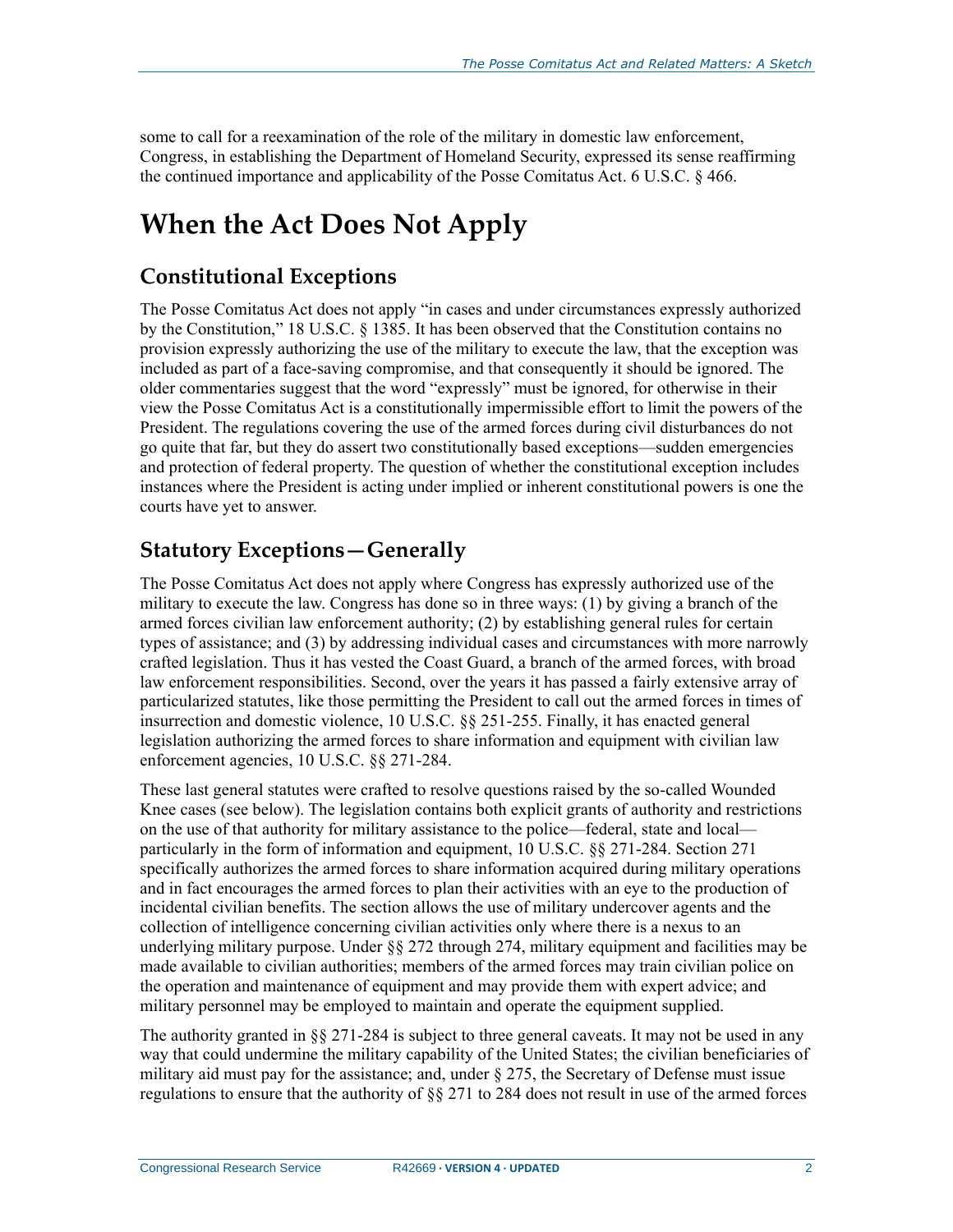to make arrests or conduct searches and seizures solely for the benefit of civilian law enforcement.

#### <span id="page-5-0"></span>**Military Purpose**

The armed forces, when in performance of their military responsibilities, are beyond the reach of the Posse Comitatus Act and its statutory and regulatory supplements. Neither the act nor its legislative history resolves the question of whether the act prohibits the Army from performing its military duties in a manner which affords incidental benefits to civilian law enforcement officers. The courts and commentators believe that it does not. As long as the primary purpose of an activity is to address a military purpose, the activity need not be abandoned simply because it also assists civilian law enforcement efforts.

#### <span id="page-5-1"></span>**Willfully Execute the Laws**

The act is limited to "willful" misuse of the Army or Air Force. The Senate version of the original Act would have limited proscription to "willful and knowing" violations, 7 *Cong. Rec.* 4302 (1878); the House version had no limitation, 7 *Cong. Rec.* 4181 (1878). The compromise that emerged from conference opted to forbid only willful violations, but nothing in the legislative history explains what the limitation means. It seems unlikely that a court would convict for anything less than a deliberate disregard of the law's requirements.

When has the Army or Air Force been used "to execute the laws"? Existing case law and commentary indicate that "execution of the law" in violation of the Posse Comitatus Act occurs when (1) the armed forces perform tasks ordinarily assigned not to them, but to an organ of civilian government; or (2) the armed forces perform tasks assigned to them solely for purposes of civilian government.

While inquiries may surface in other contexts, such as the use of the armed forces to fight forest fires or to provide assistance in the case of other natural disasters, Posse Comitatus Act questions arise most often when the armed forces assist civilian police. In this context, the tests used by most contemporary courts to determine whether military forces have been used improperly as police forces in violation of the Posse Comitatus Act were developed out of disturbances in 1973 at Wounded Knee on the Pine Ridge Indian Reservation in South Dakota and inquire whether: (1) civilian law enforcement officials made a direct active use of military investigators to execute the law; (2) the use of the military pervaded the activities of the civilian officials; or (3) the military was used so as to subject citizens to the exercise of military power which was regulatory, prescriptive, or compulsory in nature.

### <span id="page-5-2"></span>**Military Coverage**

#### <span id="page-5-3"></span>**Navy and Marines**

The Posse Comitatus Act proscribes use of the Army or the Air Force to execute the law. It says nothing about the Navy, the Marine Corps, the Coast Guard, or the National Guard. The courts have generally held that the Posse Comitatus Act by itself does not apply to the Navy or the Marine Corps. They maintain, however, that those forces are covered by similarly confining administrative and legislative supplements, which appear in the Department of Defense (DOD) Instruction implementing the legislation authorizing military assistance to civilian agencies.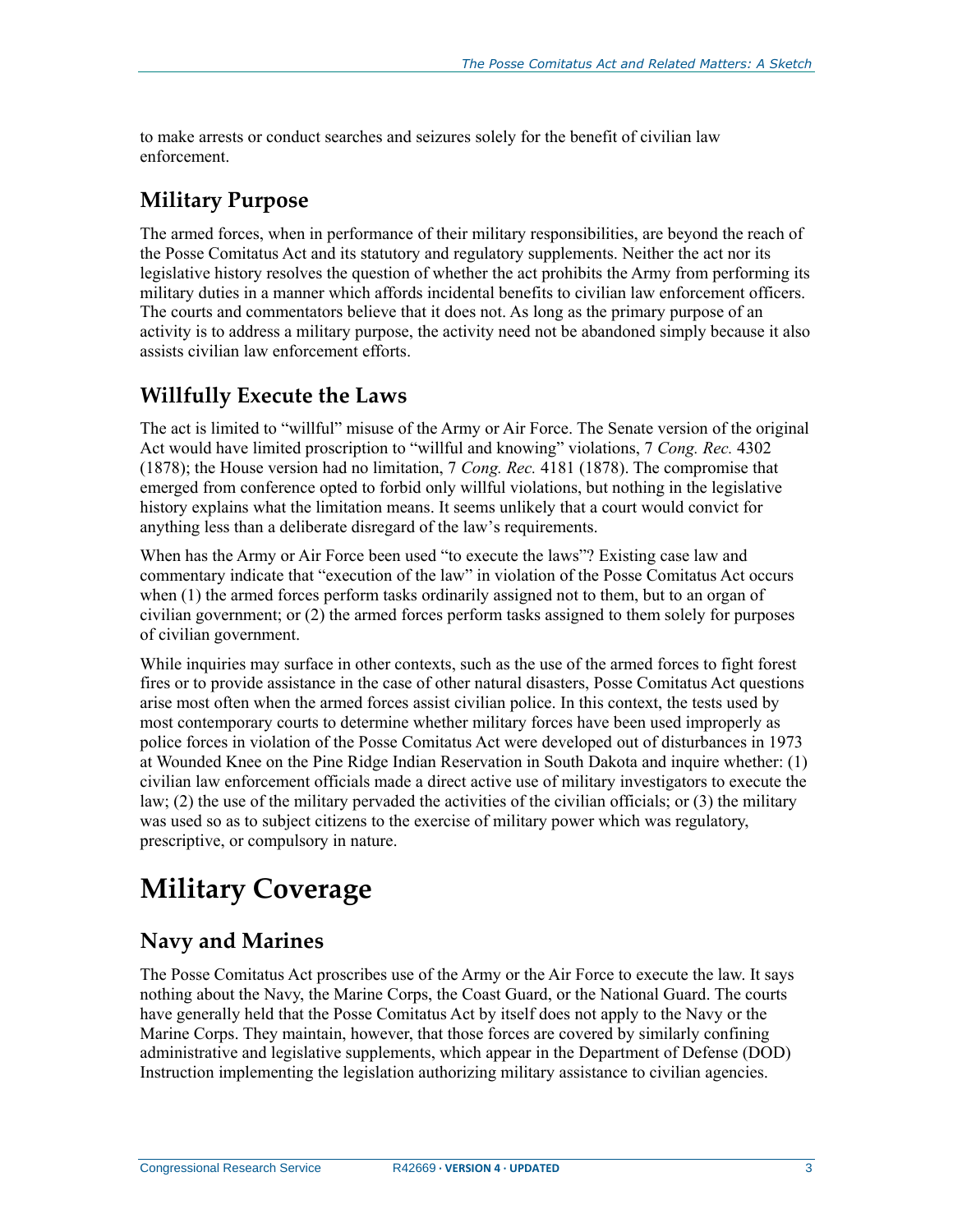#### <span id="page-6-0"></span>**Coast Guard**

The Posse Comitatus Act likewise says nothing about the Coast Guard. The Coast Guard is a branch of the armed forces, located within the Department of Homeland Security, 14 U.S.C. § 1 (as amended), but relocated within the Navy in time of war or upon the order of the President, 14 U.S.C. § 3. The act will not apply to the Coast Guard while it remains part of the Department of Homeland Security. While part of the Navy, it is subject to the orders of the Secretary of the Navy, 14 U.S.C. § 3, and consequently to any generally applicable directives or instructions issued under the Department of Defense or the Navy. As a practical matter, however, the Coast Guard is statutorily authorized to perform law enforcement functions, 14 U.S.C. § 2. Even while part of the Navy, its law enforcement activities would come within the statutory exception to the posse comitatus restrictions, and the restrictions applicable to components of the Department of Defense would only apply to activities beyond those authorized.

#### <span id="page-6-1"></span>**National Guard**

The act is silent as to what constitutes "part" of the Army or Air Force for purposes of proscription. There is little commentary or case law to resolve questions concerning the coverage of the National Guard, the Civil Air Patrol, civilian employees of the armed forces, or regular members of the armed forces while off duty.

Strictly speaking, the Posse Comitatus Act predates the National Guard only in name, for the Guard "is the modern Militia reserved to the States by Art. I, § 8, cls.15, 16, of the Constitution," which has become "an organized force, capable of being assimilated with ease into the regular military establishment of the United States," *Maryland v. United States*, 381 U.S. 41, 46 (1965). There seems every reason to consider the National Guard part of the Army or Air Force, for purposes of the Posse Comitatus Act, when in federal service. When not in federal service, historical reflection might suggest that it is likewise covered. Recall that it was the state militia, called to the aid of the marshal enforcing the Fugitive Slave Act, which triggered Attorney General Cushing's famous opinion. The Posse Comitatus Act's reference to "posse comitatus or otherwise" is meant to abrogate the assertion derived from Cushing's opinion that troops could be used to execute the law as long as they were acting as citizens and not soldiers when they did so.

On the other hand, the National Guard is creature of both state and federal law, a condition which as the militia it has enjoyed since the days of the Articles of Confederation. Courts have held that members of the National Guard when not in federal service are not covered by the Posse Comitatus Act. Similarly, the DOD Instruction is only applicable to members of the National Guard when they are in federal service.

### <span id="page-6-2"></span>**Off Duty, Acting as Citizens and Civilian Employees**

The historical perspective fares little better on the question of whether the Posse Comitatus Act extends to soldiers who assist civilian law enforcement officials in a manner which any other citizen would be permitted to provide assistance, particularly if they do so while off duty. Congress passed the act in response to cases where members of the military had been used based on their civic obligations to respond to the call as the posse comitatus. The debate in the Senate, however, suggests that the act was not intended to strip service members of all civilian rights and obligations. The more recent decisions have focused on the nature of the assistance provided and whether it is incidental to action taken primarily for a military purpose.

Some have questioned whether civilian employees of the armed forces should come within the proscription of the act, but most, frequently without comment, seem to consider them "part" of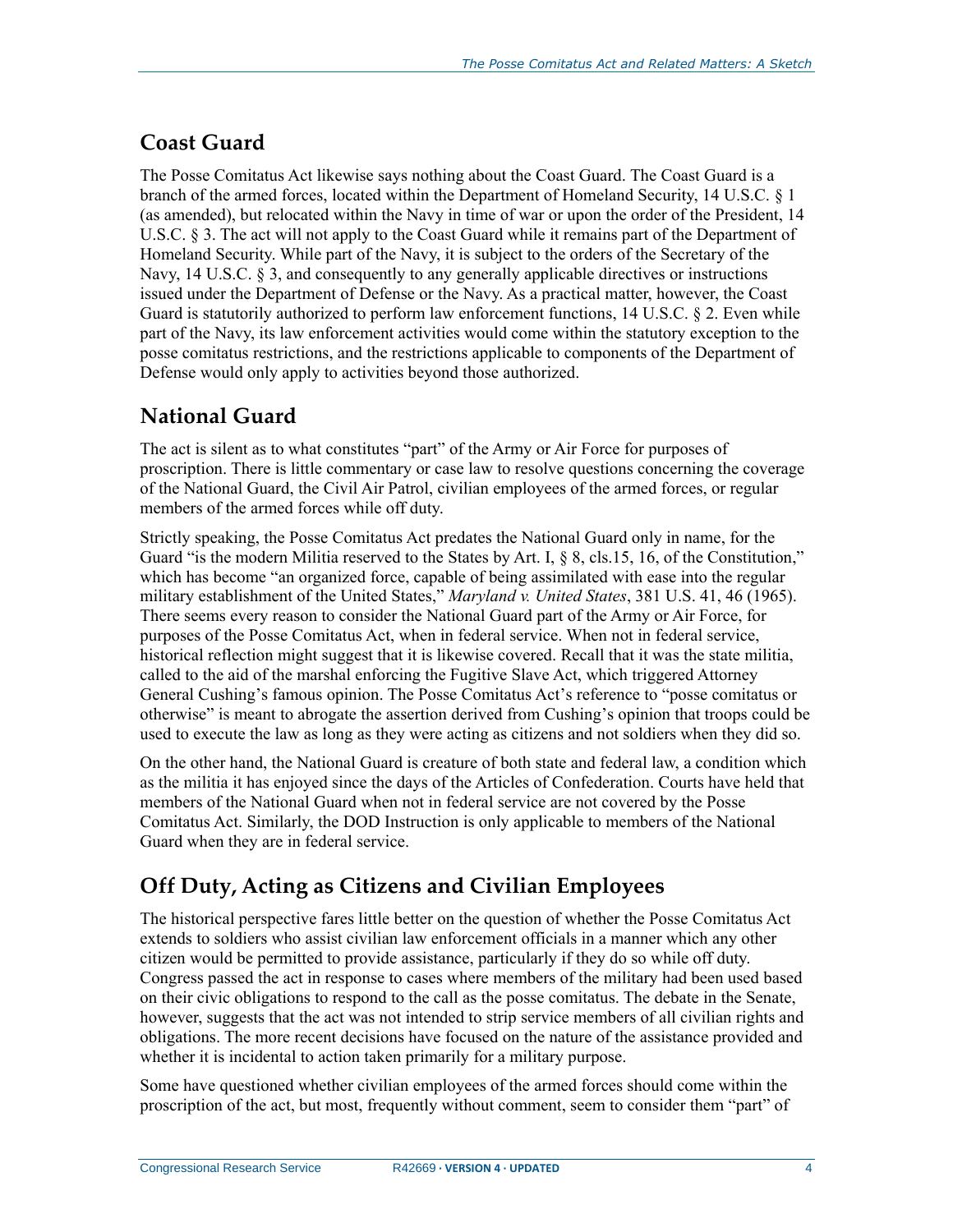the armed forces for purposes of the Posse Comitatus Act. The current DOD instruction expressly includes civilian employees "under the direct command and control of a military officer" within its Posse Comitatus Act policy restrictions.

# <span id="page-7-0"></span>**Geographical Application**

The Posse Comitatus Act contains no expression of extraterritorial application, but it seems unlikely that it was meant to apply beyond the confines of the United States, its territories and possessions. Congress enacted it in response to problems occurring within the United States and its territories, problems associated with the American political process, and policies and actions that promoted military usurpation of civilian law enforcement responsibilities over Americans. Congress does appear to have intended the authority and restrictions contained in 10 U.S.C. §§ 271-284 to apply both in the United States and beyond its borders.

### <span id="page-7-1"></span>**Consequences of Violation**

#### <span id="page-7-2"></span>**Prosecution**

The Posse Comitatus Act is a criminal statute under which there has apparently been only a couple of prosecutions. It has been invoked with varying degrees of success, however, to challenge the jurisdiction of the courts; as a defense in criminal prosecutions for other offenses; as a ground for the suppression of evidence; as the grounds for, or a defense against, civil liability; and as a means to enjoin proposed actions by the military.

#### <span id="page-7-3"></span>**Exclusion of Evidence**

Allegations that the Posse Comitatus Act has been violated are made most often by defendants seeking to exclude related testimony or physical evidence, but most cases note the absence of an exclusionary rule, often avoiding unnecessary analysis of the scope of the act and whether a violation has occurred. While courts have repeated dicta from one case suggesting that an exclusionary rule might be necessary for deterrence purposes where "widespread or repeated violations" are at issue, such a case does not appear to have presented itself.

#### <span id="page-7-4"></span>**Jurisdiction and Criminal Defenses**

Defendants have found the act helpful in prosecutions where the government must establish the lawfulness of its conduct as one of the elements of the offense. Several defendants at Wounded Knee persuaded the court that evidence of possible violations precluded their convictions for obstructing law enforcement officials "lawfully engaged" in the performance of their duties. On the other hand, defendants appear to have had no success persuading the courts to dismiss their prosecutions on the basis that military involvement in their investigation or arrest violated the act, even in cases where the court agrees a violation has occurred.

#### <span id="page-7-5"></span>**Civil Liability**

The Eighth Circuit has declared that a violation of the act might constitute an unreasonable search and seizure for purposes of the Fourth Amendment, giving rise to a *Bivens* cause of action, under which aggrieved persons can bring a case against offending federal officers or employees for violations of constitutional rights. A Posse Comitatus Act violation, however, also provides the